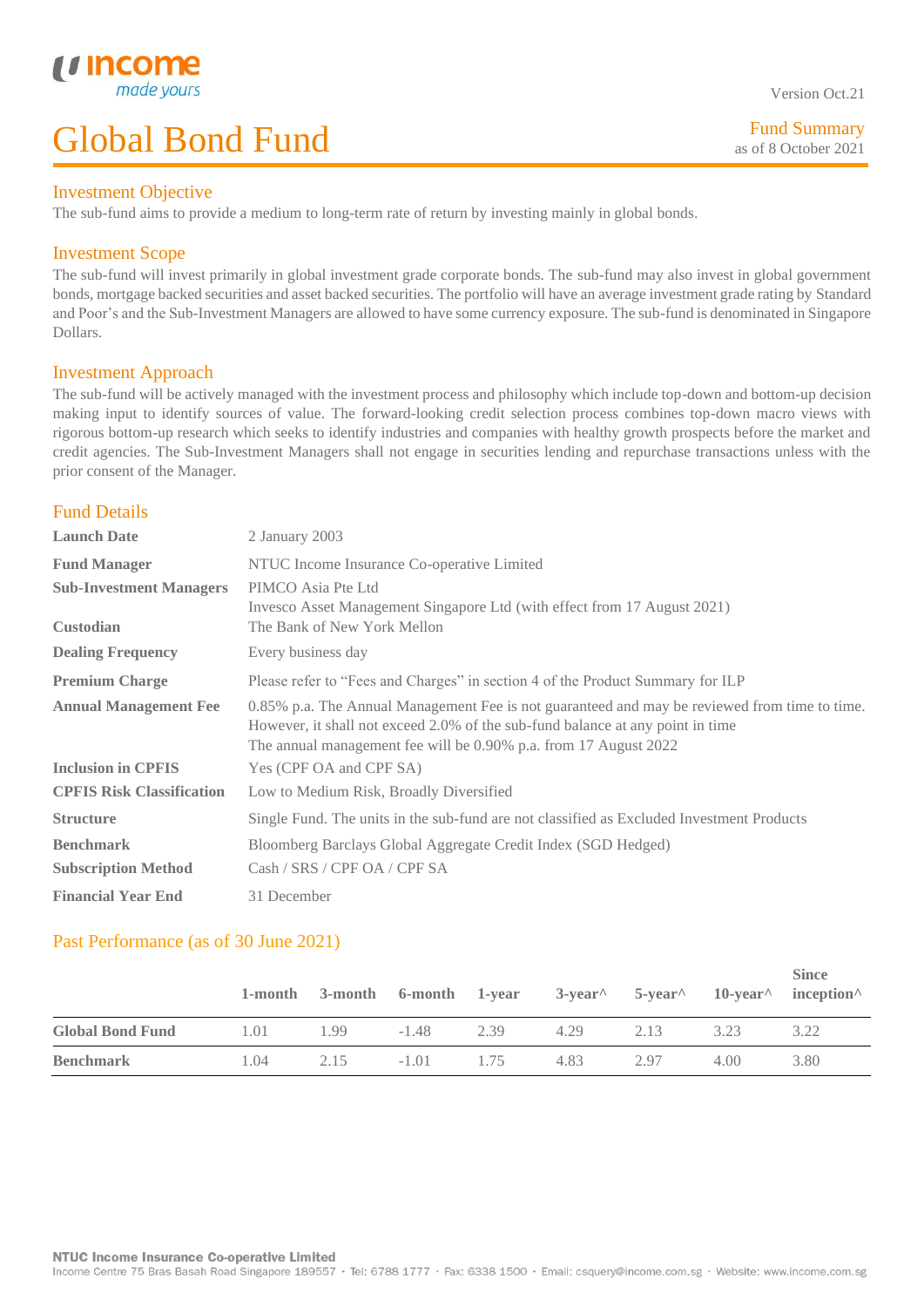Version Oct.21

With effect from 3 August 2020, the benchmark has been changed from Barclays Global Aggregate Index (SGD Hedged) to Bloomberg Barclays Global Aggregate Credit Index (SGD Hedged) to align with the fund scope to invest primarily in global investment grade corporate bonds.

The returns are calculated using bid-to-bid prices, in Singapore Dollar terms, with dividends and distributions reinvested. Source: Bloomberg and Factset, as of end June 2021.

^Returns above one year are annualised. Past performance is not indicative of future performance. Fees & charges payable through deduction of premium or cancellation of units are excluded from this calculation.

# Fund Manager

L

NTUC Income Insurance Co-operative Limited is the Investment Manager of the sub-fund. PIMCO Asia Pte Ltd and Invesco Asset Management Singapore Ltd are the Sub-Investment Managers of the sub-fund.

## **NTUC Income Insurance Co-operative Limited (Income)**

Income was established in 1970 to make essential insurance accessible to all Singaporeans. Today, Income is the leading composite insurer in Singapore offering life, health and general insurance. Our wide network of financial advisers and partners provide valueadded financial advisory that complements today's digital-first landscape, offering insurance products and services that serve the protection, savings and investment needs of customers at different stages and across all segments of society.

As of 31 December 2020, Income had S\$45.91 billion in assets under management. Our financial strength and diversified investment portfolio is reflected by our strong credit ratings and predicated on our core investment philosophy of value, prudence and discipline. Income is regulated by Monetary Authority of Singapore.

## **PIMCO Asia Pte Ltd (PAPL)**

PAPL is incorporated in Singapore and regulated by the Monetary Authority of Singapore as a holder of a capital market services license and an exempt financial adviser. Pacific Investment Management Company LLC (PIMCO) is the parent company of PAPL which was launched in 1971 and headquartered in Newport Beach, California. As of 31 December 2020, PIMCO's professionals work in 18 offices across the globe, united by a single purpose which is creating opportunities for investors for every environment. PIMCO managed \$2.21 trillion in assets, including \$1.63 trillion in third-party client assets as of 31 December 2020. Assets include \$17.1 billion in assets of clients contracted with Gurtin Fixed Income Management, LLC, an affiliate and wholly-owned subsidiary of PIMCO.

## **Invesco Asset Management Singapore Ltd (IAMSL)**

IAMSL is incorporated in Singapore and regulated by the Monetary Authority of Singapore. Invesco Ltd (Invesco) is the parent company of IAMSL which is an independent investment management firm dedicated to delivering an investment experience that helps people get more out of life. With more than 8,444 employees worldwide, Invesco manages US\$1,350 billion of assets around the globe, serving clients in more than 120 countries as at 31 December 2020. Invesco was established in 1935 and today operates in 25 countries. The firm is currently listed on the New York Stock Exchange under the symbol IVZ. Invesco is an independent firm, solely focused on investment management. Invesco directs all its intellectual capital, global strength and operational stability towards helping investors achieve their long-term financial objectives.

## Risks

### **Key Risks**

Income's ILP sub-funds are intended for long-term investment, it is not suited for any short-term speculation. You should not expect to obtain any short-term gains from investing in Income's ILP sub-funds. It is important that your investment suit your risk appetite. You may wish to consult your financial adviser before investing in any ILP sub-fund.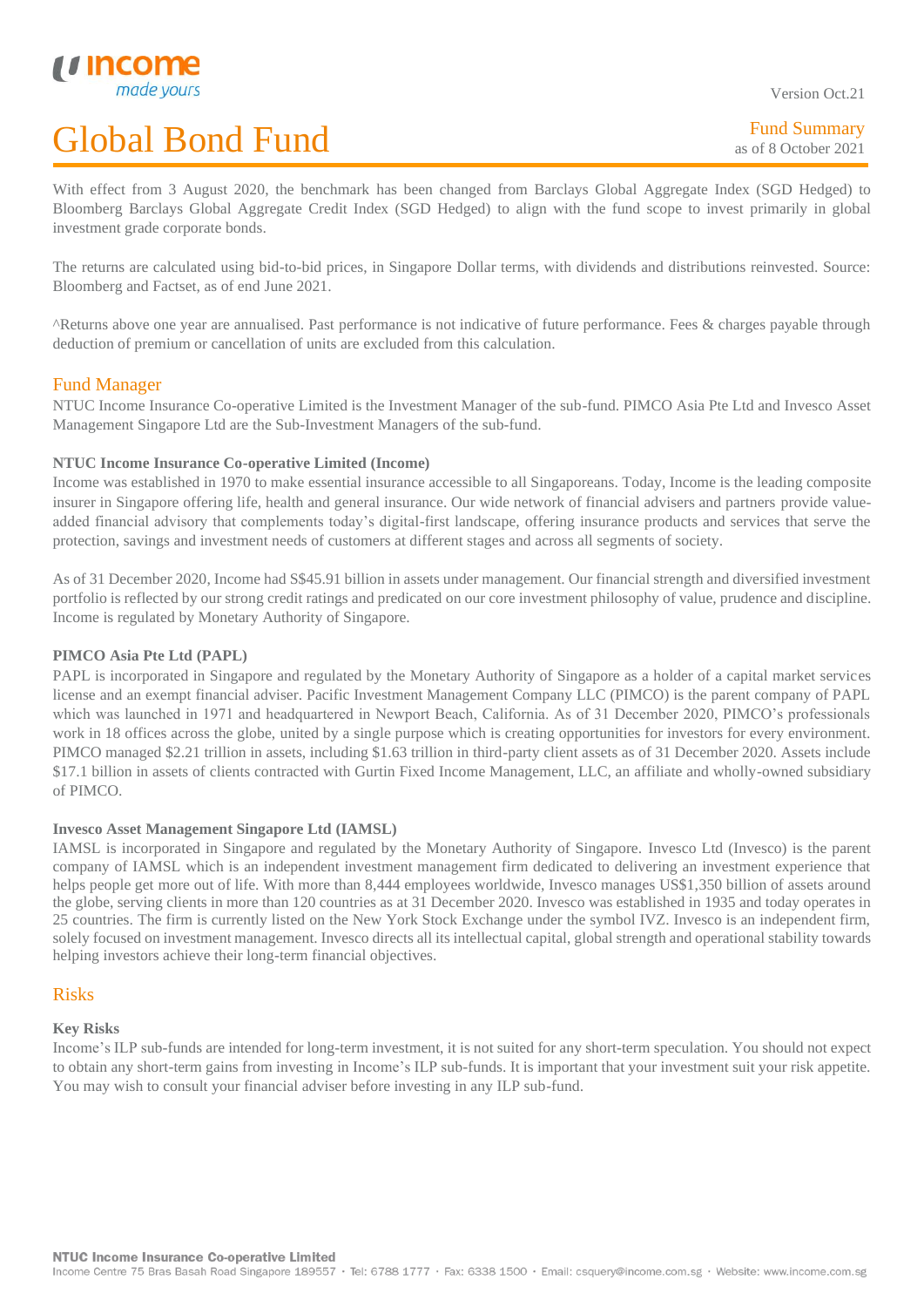Version Oct.21

The securities and instruments in which the sub-fund may invest are subject to market fluctuations and other risks inherent in such investments and there can be no assurance that any appreciation in value will occur.

You should be aware that past performance is not indicative of future performance. The value of the units may rise or fall as the performance of the sub-fund changes.

The risk factors may cause you to lose some or all of your investments. A description of the major risks is provided below. This is not an exhaustive list of risks.

### **Market and Credit Risks**

L

You are exposed to market risks. Prices of the securities held by the sub-fund may go up or down, sometimes rapidly or unpredictably. Securities may decline in value due to factors affecting securities markets generally or particular industries.

You are exposed to interest rate risks. The sub-fund's investment in debt securities may be subject to the risk of interest rate fluctuations which may cause the price of debt securities to go up or down. In general, as nominal interest rates rise, the value of fixed income securities is likely to fall.

You are exposed to currency risks. Changes in exchange rates between currencies or the conversion from one currency to another may cause the value of a sub-fund's investments to diminish or increase. Currency exchange rates may fluctuate significantly over short periods of time. The sub-managers will actively hedge the foreign currency exposure in order to manage the currency risk, but will not knowingly leverage in the foreign currency exposure.

You are exposed to credit risks. Changes in the financial condition or credit standing of an issuer may negatively affect the sub-fund. An issuer of fixed income securities may suffer adverse changes in its financial condition and unable to pay the principal and/or interest on the instrument.

## **Liquidity Risks**

You are exposed to liquidity risks. There is no secondary market for the sub-fund. All redemption requests should be made to the Manager.

### **Product-Specific Risks**

You are exposed to derivatives risks. The sub-fund may invest in derivatives instruments including futures, options, forwards, swaps or credit derivatives for purposes of hedging and/or efficient portfolio management. Derivatives involve risks different from, and, in some cases, greater than, the risks presented by more traditional securities investments. The usage of derivatives may negatively impact the value of the sub-fund. The global exposure of the sub-fund to financial derivatives or embedded financial derivatives will be calculated using the commitment approach and in accordance with provisions of the Code on Collective Investment Schemes. The Manager will ensure that the risk management and compliance procedures are adequate and have been or will be implemented and that it has the necessary expertise to manage the risks relating to the use of financial derivatives.

You are exposed to high yield risks. The sub-fund may be subject to greater levels of interest rate, credit and liquidity risks than funds that do not invest in such securities.

You are exposed to emerging markets risks. Investment risk may be particularly high to the extent that a sub-fund invests in emerging market securities of issuers based in countries with developing economies. These securities may present market, credit, currency, liquidity, legal, political and other risks different from, or greater than, the risks of investing in developed countries.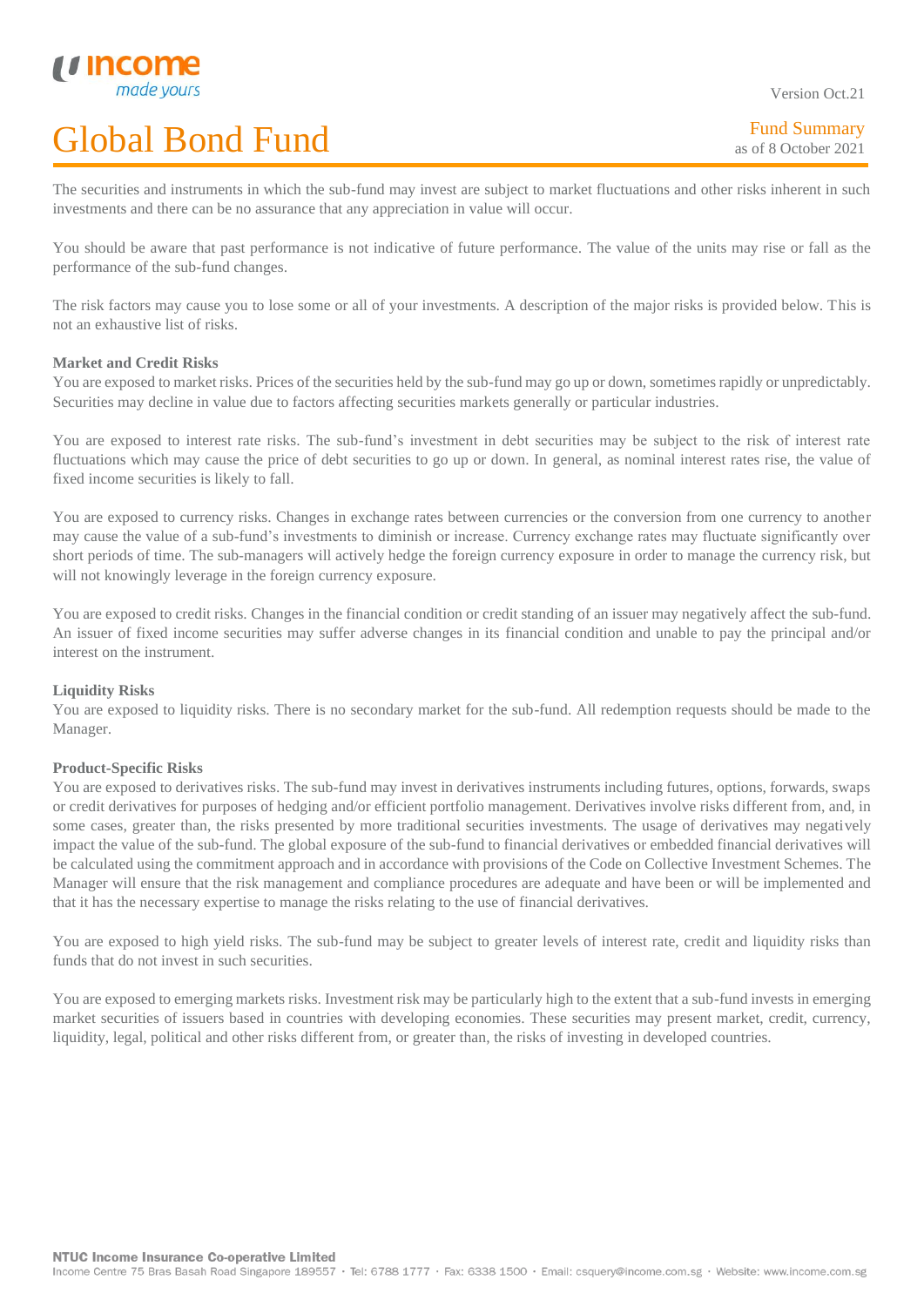# Fund Summary as of 8 October 2021

# Expense and Turnover Ratio

|                        |          | <b>Expense Ratio</b> Turnover Ratio |
|------------------------|----------|-------------------------------------|
| As of 31 December 2020 | 0.87%    | 188.01%                             |
| As of 31 December 2019 | $0.87\%$ | 93.47%                              |

Expense ratio does not include (where applicable) charges for insurance coverage, brokerage and other transaction costs, performance fee, foreign exchange gains or losses, front or back end loads arising from the purchase or sale of collective investment schemes and tax deducted at source or arising out of income received.

# Soft Dollar Commission or Arrangement

The Manager and Sub-Investment Managers do not retain for its own account, cash or commission rebates arising out of transactions executed in or outside Singapore. The Manager and Sub-Investment Managers also do not receive soft dollars for the sub-fund.

# Conflicts of Interest

## **Income**

L

As the Manager of various Income ILP sub-funds and insurance funds, we may from time to time have to deal with competing or conflicting interests between these sub-funds/insurance funds. However, we will use all reasonable endeavours to act fairly and in the best interest of the sub-fund. We will conduct all transactions with or for the sub-fund on an arm's length basis. The Manager has in place policies and procedures to monitor and mitigate conflicts of interests which may arise in the management of these sub-funds. We believe that these policies and procedures are reasonably designed to ensure that portfolio management decisions are made in the best interest of the sub-fund and each sub-fund is treated fairly, regardless of the existence of any conflict.

## **PIMCO**

The Sub-Investment Manager is or may be involved in other financial, investment and professional activities which may on occasion cause conflict of interest with the management of the ILP sub-fund. The Sub-Investment Manager will ensure that the performance of its respective duties will not be impaired by any such involvement. If a conflict of interest does arise, the Sub-Investment Manager will try to ensure that it is resolved fairly and in the interest of the clients.

## **Invesco**

In the normal course of business, situations resulting in potential or actual conflicts of interests may arise. Invesco will try to avoid conflicts and, when they cannot be avoided, seek to ensure that its clients are treated fairly. Where a potential conflict arises, Invesco will always seek to ensure that transactions and services are effected on terms that are not materially less favourable to the client than those had the conflict, real or potential, had not existed. Invesco endeavours to maintain and operate effective organisational and administrative arrangements with a view to taking all appropriate steps to identify and to prevent or manage conflicts of interest whose existence may damage the interests of clients.

# Other Parties

The auditor of this sub-fund is KPMG LLP. Please note that financial results ending 31 December of each year will be audited.

# Material Information

There is no material information that will adversely impact the valuation of the sub-fund.

# Reports

If you wish to track the performance of the sub-funds you have invested in, you can refer to the Semi Annual Fund Report and the Annual Fund Report for our ILP sub-funds.